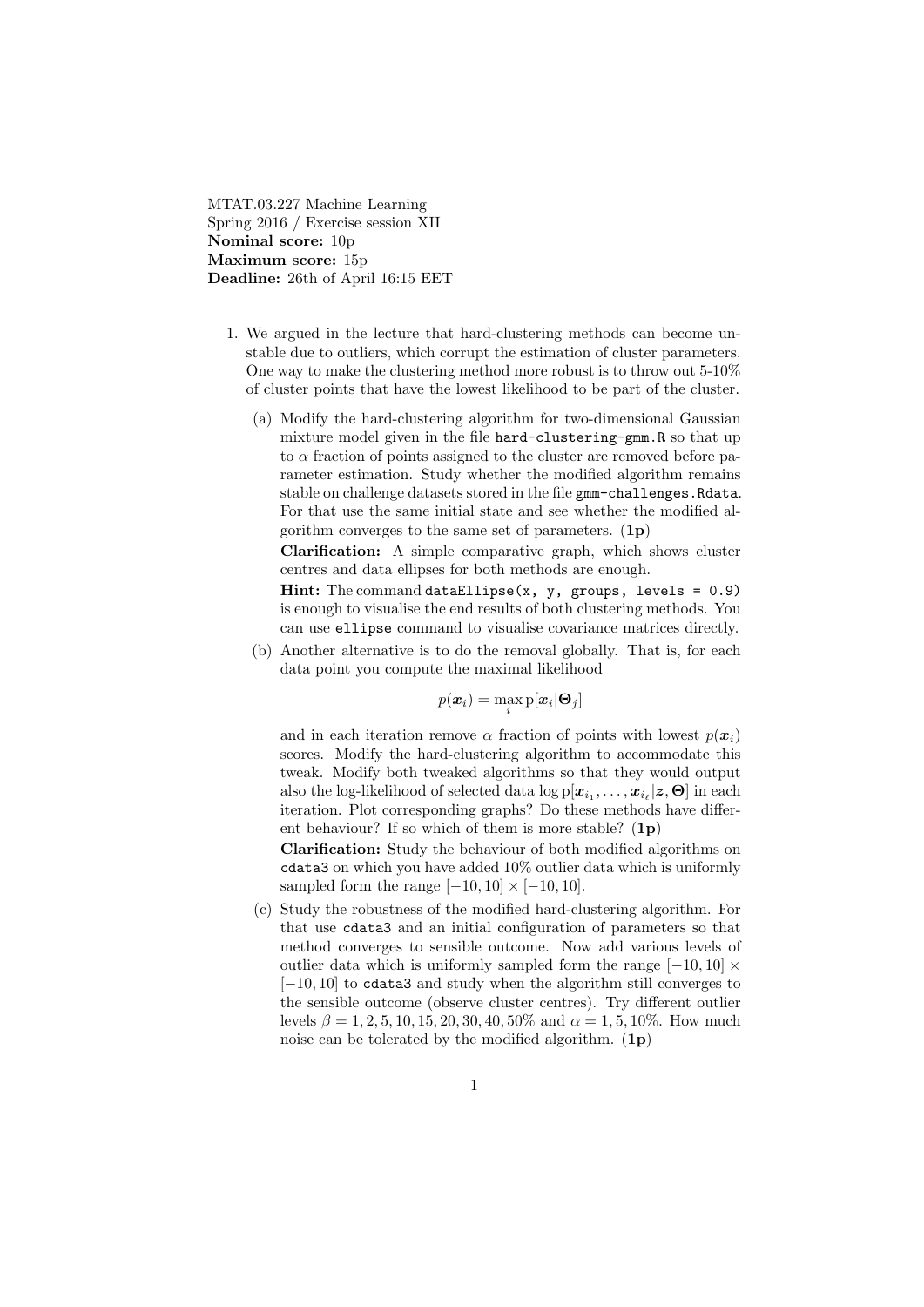2. The soft-clustering does not assign a point into a particular cluster. Instead, it defines a probability  $w_{ij}$  that a point  $x_i$  belongs to the jth cluster. As such, it it often intractable to get a closed-form update step for the cluster parameters  $\mathbf{\Theta}_j$ . Here, we study how to convert the corresponding parameter estimation step in the hard-clustering algorithm:

$$
\mathbf{\Theta}_j^{(i+1)} = \operatornamewithlimits{argmax}_{\mathbf{\Theta}_j} \mathrm{p}[\boldsymbol{x}_{i_1}, \ldots, \boldsymbol{x}_{i_{n_j}} | \mathbf{\Theta}_j]
$$

into a parameter estimation step in the soft-clustering algorithm. We demonstrate this on the two-dimensional Gaussian distribution and on the two-dimensional Laplacian distribution. The first has a closed form solution for parameter fitting if the data is weighted, while the second has no closed form solution and thus the method has a practical value.

(a) The file fractional-weights.Rdata contains two-dimensional data that has been split into two clusters. For the Gaussian data the corresponding cluster weights are stored in the matrix gauss.weights. Estimate the corresponding cluster parameters using the standard hard-clustering update step

$$
\mu = \frac{1}{|\mathcal{I}|} \cdot \sum_{i \in \mathcal{I}} x_i
$$

$$
\Sigma = \frac{1}{|\mathcal{I}|} \cdot X_c^T X_c
$$

where  $\mathcal I$  is the set of cluster points and  $X_c$  is a centred data matrix, i.e., the kth row is  $x_{i_k} - \mu$ . As the counts are fractional, replace points with  $\ell = 10, 100, 1000$  copies and assign  $c_{ij} = \text{round}(w_{ij} \cdot \ell)$ copies to the jth cluster. Verify that the estimates converge to the correct soft-clustering update step

$$
n_j = \sum_{i=1}^n w_{ij}
$$
  
\n
$$
\mu_j = \frac{1}{n_j} \cdot \sum_{i=1}^n w_{ij} x_i
$$
  
\n
$$
\Sigma_j = \frac{1}{n_j} \cdot X_c^T \text{diag}(w_{*,j}) X_c
$$

where  $X_c$  is centred matrix with rows  $x_i - \mu_i$  and diag $(w_{*,j})$  is a diagonal matrix containing the weights of the data points in the main diagonal.

(b) Now that you know how to approximate the soft-clustering update step with the hard-clustering step, use the function FitLaplacian2D to find new parameters for the Laplacian clusters.  $(1p)$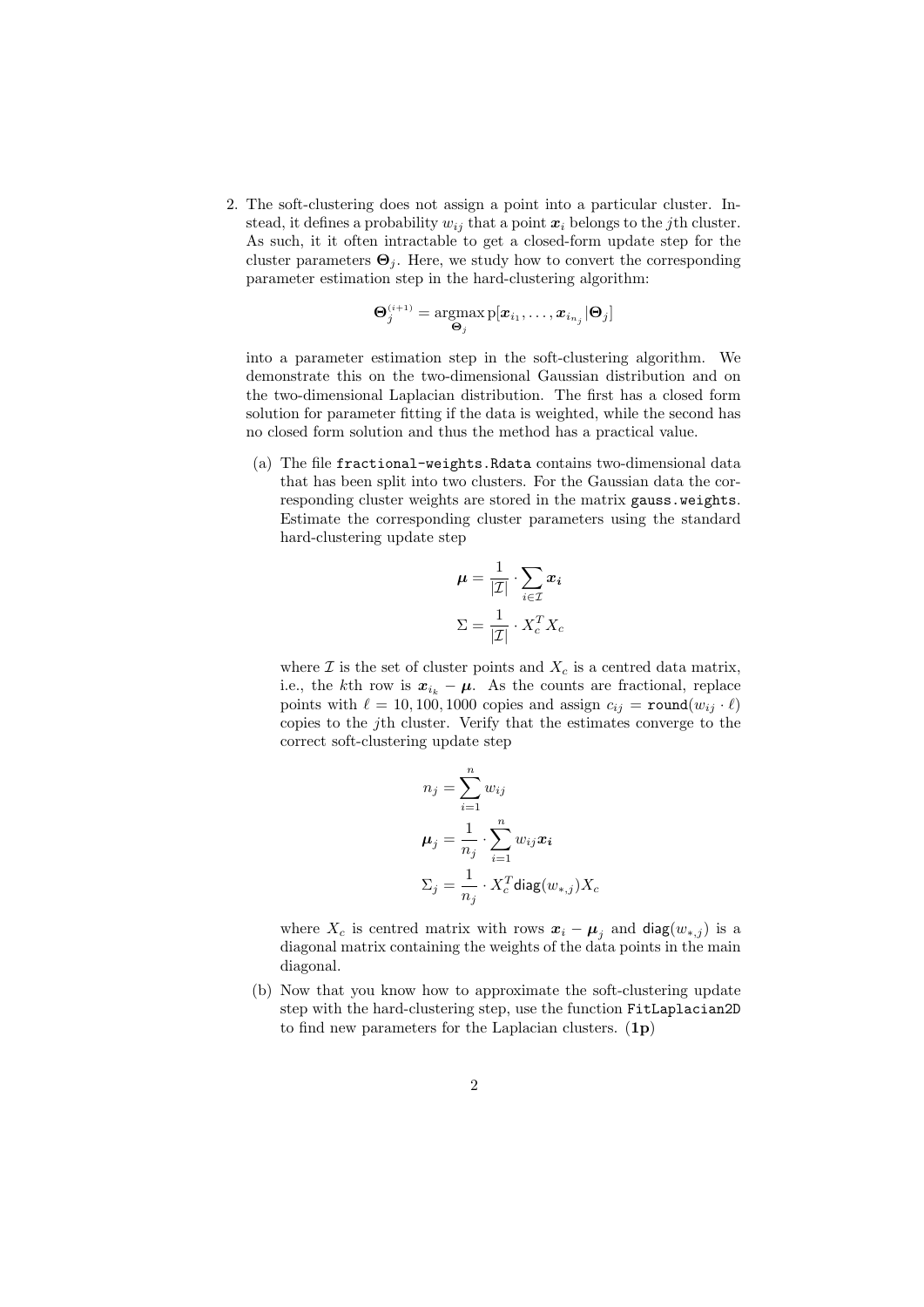3. The expectation-maximisation algorithm for clustering consists of two steps. In the E-step, we compute cluster weights:

$$
w_{ij} = \Pr\left[z_i = j | \mathbf{\Theta}, \mathbf{x}_i\right] = \frac{\Pr\left[\mathbf{x}_i, z_i = j | \mathbf{\Theta}\right]}{\Pr\left[\mathbf{x}_i | \mathbf{\Theta}\right]}
$$

and in the M-step we recalibrate cluster parameters. For the Gaussian and Laplacian mixture distributions, the corresponding update step was specified in the previous exercise.

(a) Convert the hard-clustering algorithm for the Gaussian mixture model given in the file hard-clustering-gmm.R into the EM algorithm. Compare the behaviour of both algorithms on gauss.data from the file fractional-weights.Rdata. Choose a reasonable initial condition but not a perfect solution. Draw the corresponding output plots and interpret results. (1p)

Hint: The function dataEllipse also accepts weights.

(b) Modify the algorithm further so that it would compute the lower bound  $F(q_i, \mathbf{\Theta}^{(i)})$  and the actual log-likelihood

$$
\log \Pr\left[\mathbf{\Theta}^{(i)}|\mathbf{x}_1,\ldots,\mathbf{x}_n\right] = \sum_{i=1}^n \log \left(\sum_{j=1}^k \Pr\left[z_i=j|\mathbf{\Theta}\right]\cdot p[\mathbf{x}_i|\mathbf{z}_i=j,\mathbf{\Theta}_j]\right)
$$

and visualise the convergence similarly to the HardGMMClustering2D function, i.e., representing the value of  $F(q, \Theta)$  after both steps. (1p)

- (c) Study the stability of the soft-clustering algorithm using the cdata3 challenge stored in the file gmm-challenges.Rdata. Again, add various levels of outlier data which is uniformly sampled form the range  $[-10, 10] \times [-10, 10]$  to cdata3 and study when the algorithm still converges to the sensible outcome (observe cluster centres). Try different outlier levels  $\beta = 1, 2, 5, 10, 15, 20, 30, 40, 50\%$ . (1p)
- (d) Use global removal of outlier points to make the soft-clustering algorithm more robust. That is, for each data point you compute the maximal likelihood

$$
p(\boldsymbol{x}_i) = \max_i p[\boldsymbol{x}_i | \boldsymbol{\Theta}_j]
$$

and in each iteration remove  $\alpha$  fraction of points with lowest  $p(x_i)$ scores. Does this modification make the algorithm more stable against the noise? Test against the same noise levels.  $(1p)$ 

(e) Modify the soft-clustering algorithm so that the clusters are defined in terms of Laplacian distributions. For that use the update step from the previous exercise. Test the algorithm on laplace.data. Choose a reasonable initial condition but not a perfect solution. Draw the corresponding output plots and interpret results. (1p)